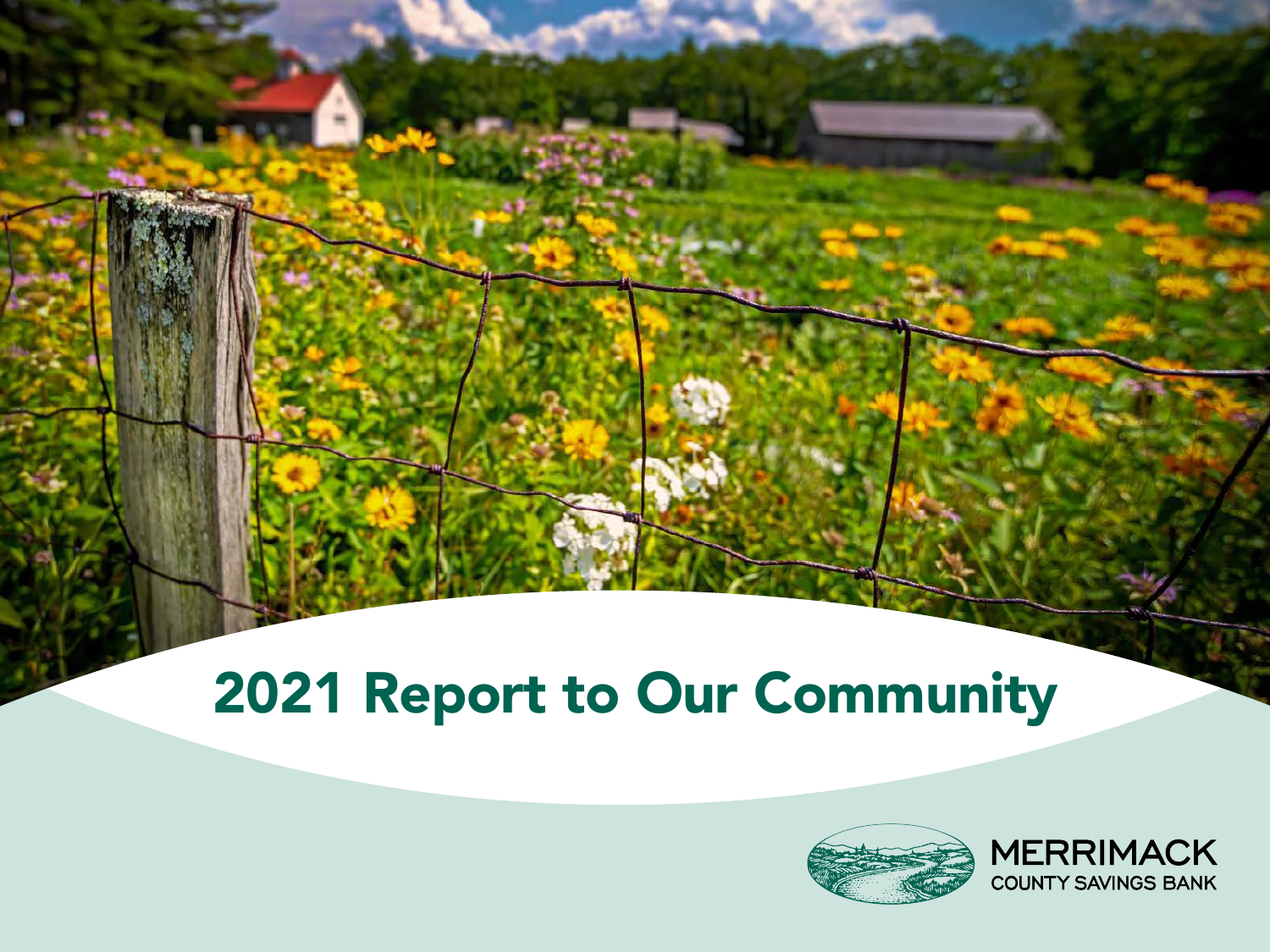

### To our Customers, Community and Employees

For over 155 years, the Merrimack has remained resilient and steadfast during periods of economic prosperity, as well as through turbulent times in United States history. That stands true to this day, as we prevail through another year of the pandemic while adapting to a "new normal."

Founded in 1867 to provide the people of Greater Concord with a means of earning interest on their savings accounts and a source of funds for home purchases, the Merrimack has become much more than just a bank. Throughout the years, the Merrimack has evolved to become a cornerstone of the community – prioritizing financial support, volunteerism and assistance to all regions we serve.

From mortgages to commercial loans fitting individual needs, to hassle-free checking and savings accounts, and assisting our small business and local communities as much as we are able to – that's Merrimack Style, and it's a philosophy of business we adhere to everyday.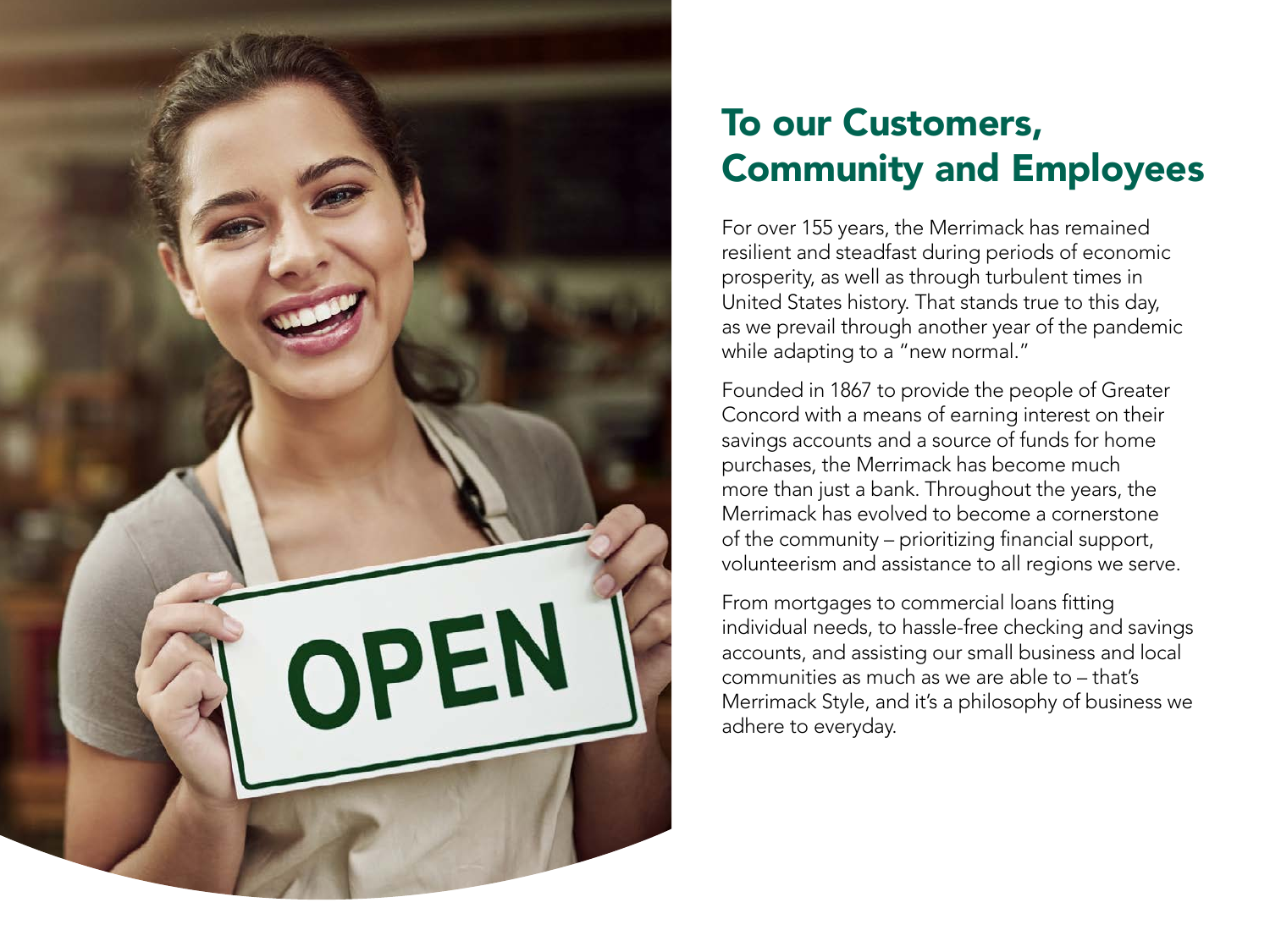### Merrimack Style

The Merrimack has consciously developed and adhered to a way of conducting business that reflects our mission and unique personality. This business philosophy has become a tradition – and it's referred to as Merrimack Style.

Merrimack Style means:

- We deliver excellent value at a fair price.
- We respect our customers and strive to develop lasting relationships based on personal hometown service and mutual trust.
- We always accept responsibility for our actions and adhere to unquestioned honesty and integrity.
- We provide stability and consistency in the marketplace over the long term and deliver enduring community leadership as a good corporate citizen through staff volunteerism and financial support.
- We treat our employees with dignity and respect, and we nurture their growth within the organization.

Merrimack Style sets a high standard against which we are constantly measured by ourselves, our customers, and our community at large. It is treating everyone – customers, employees and community members – with dignity, care, respect and compassion.

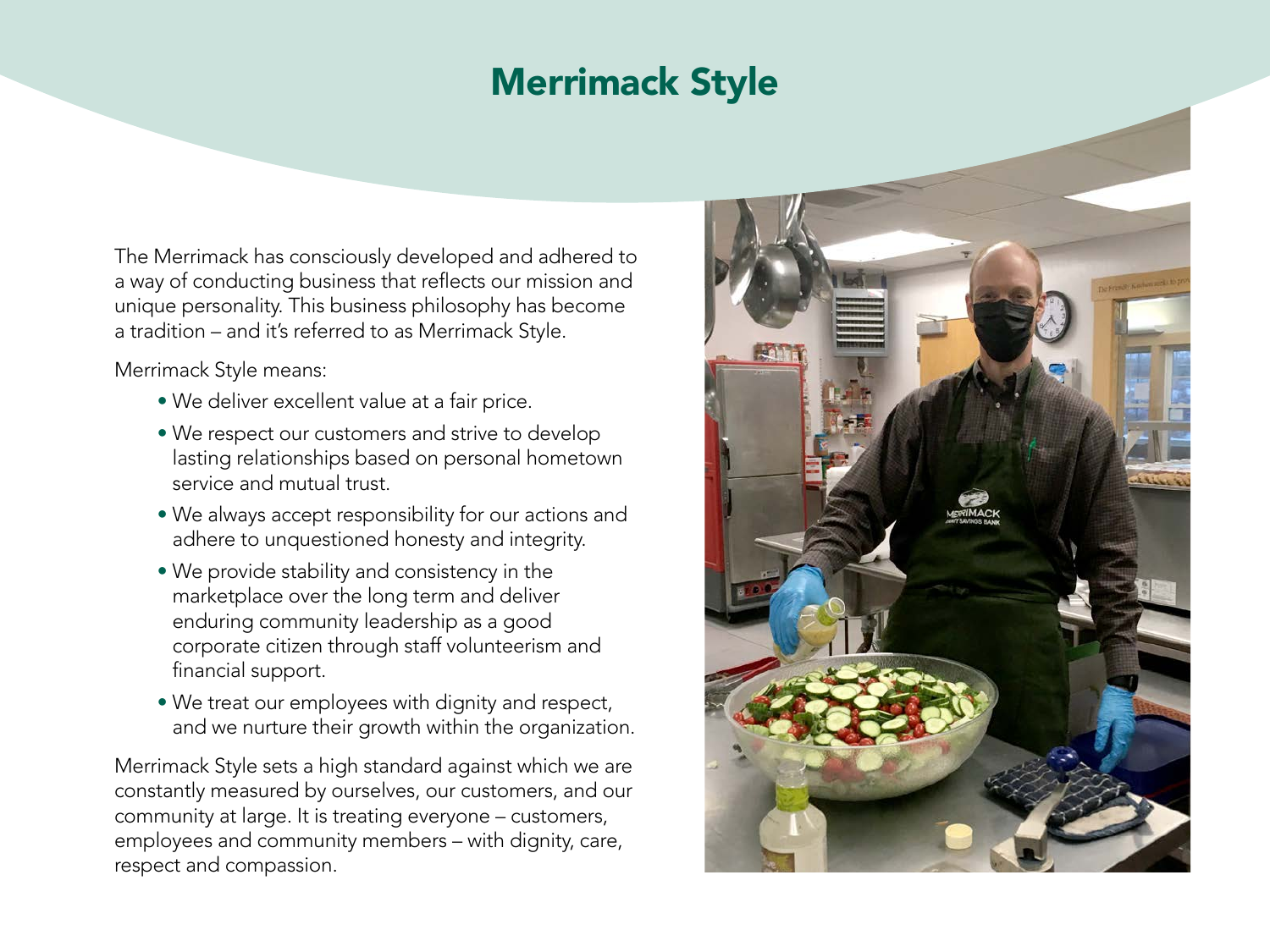### Supporting Businesses and Residents



![](_page_3_Picture_2.jpeg)

#### Commercial Lending

On the business side, our commercial lending team closed 362 Small Business Administration (SBA) Paycheck Protection Program (PPP) loans in Round Two during February, March and April — delivering \$32 million in additional relief payments to business customers in need. Additionally, we processed the forgiveness of 777 SBA PPP loans totaling \$86.9 million, mostly from the First Round originated in 2020. We also processed 199 new business loans to borrowers, often partnering with the SBA or using NH Business Finance Authority (BFA) programs. Our collective efforts led to being recognized in December as the SBA New Hampshire "Emerging SBA Lender" of the year.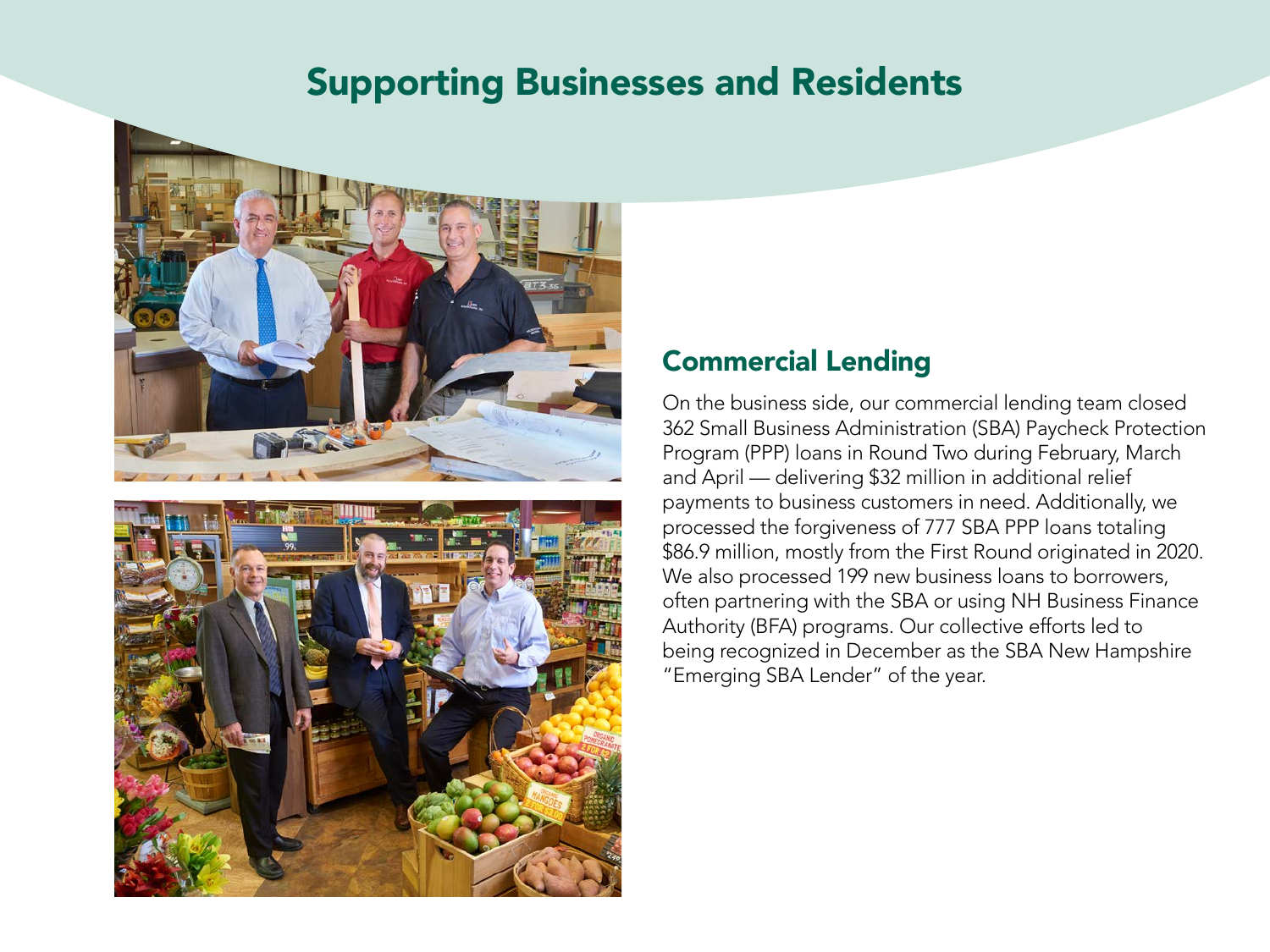### Mortgage Lending

The Merrimack proudly manages and services all of our mortgages locally.

In 2021, we originated 515 loans for \$148 million, helping customers lower the cost of home ownership and realize their dreams of purchasing or building a new home. We also provided 158 home equity lines of credit or home equity loans for \$24 million. This made the Merrimack a top 5 residential mortgage lender in Merrimack County.\*

In 2021, we hired a new mortgage sales leader and a new mortgage fulfillment manager, keeping in-line our goal of expanding our local mortgage team in 2022 and beyond. We also invested in new technology to make it easier for customers to apply online for mortgage products.

Our dedicated local mortgage servicing team processed payments and account inquires for 3,466 mortgage customers. During the year, we also helped 81 customers manage through the pandemic using the COVID-19 Loan Deferral program.

*\*Ranking provided by the Warren Group data.*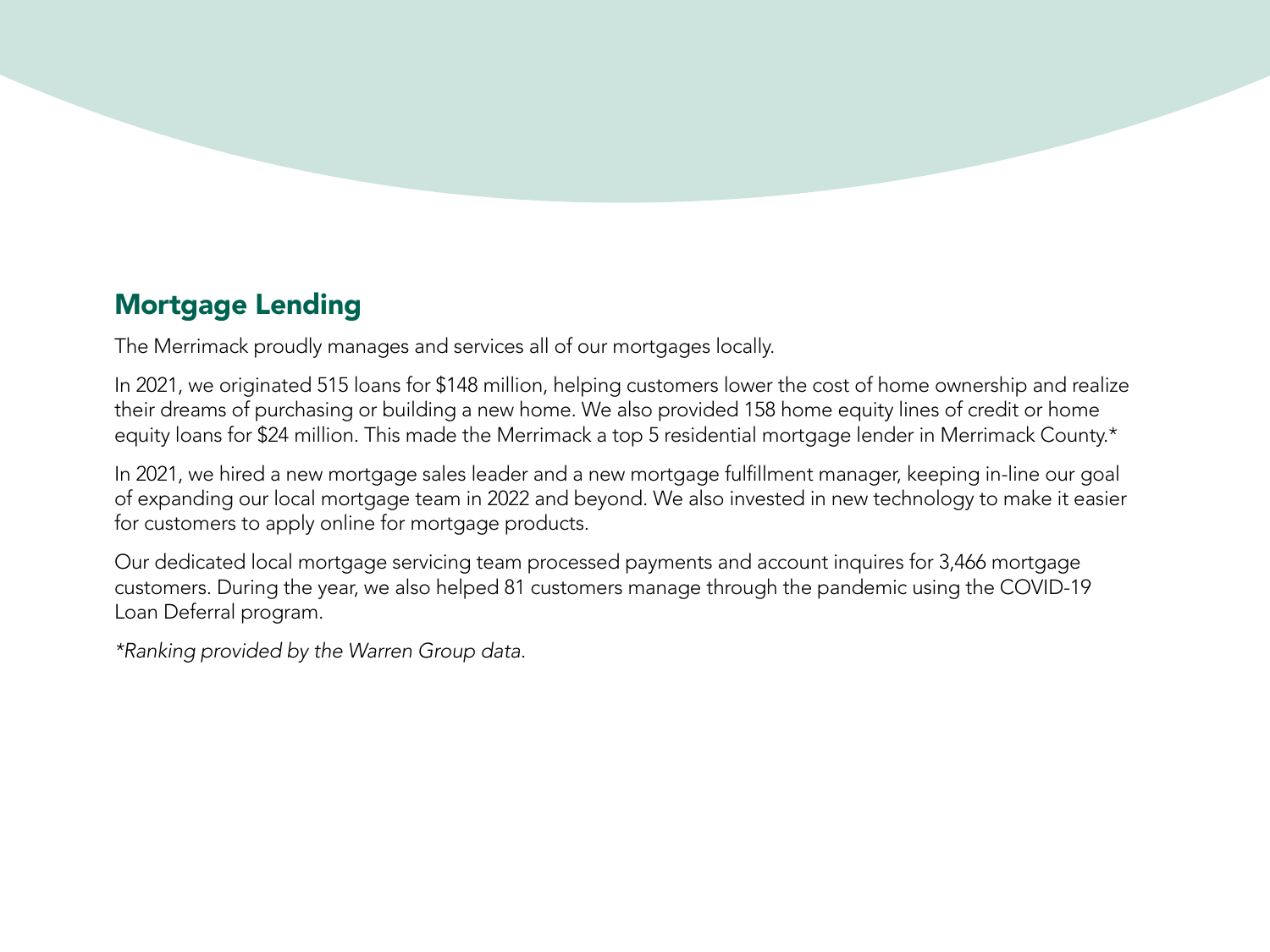### Lending a Helping Hand

![](_page_5_Picture_1.jpeg)

The Merrimack has enjoyed a long tradition of corporate citizenship and we prioritize giving back in any way we can. We were proud to champion our community with \$418,130 in donation and sponsorship support in 2021. Our employees also gave 4,300 hours of their time in volunteer efforts.

Additionally, we purchased \$149,000 in tax credits through the NH Community Development Finance Authority (CDFA) from the Friends Program and Kimball Jenkins in Concord, Family Promise of Southern NH in Nashua, Mill City Park in Franklin and the NH Community Loan Fund for their Housing Assistance program based in Concord with services statewide.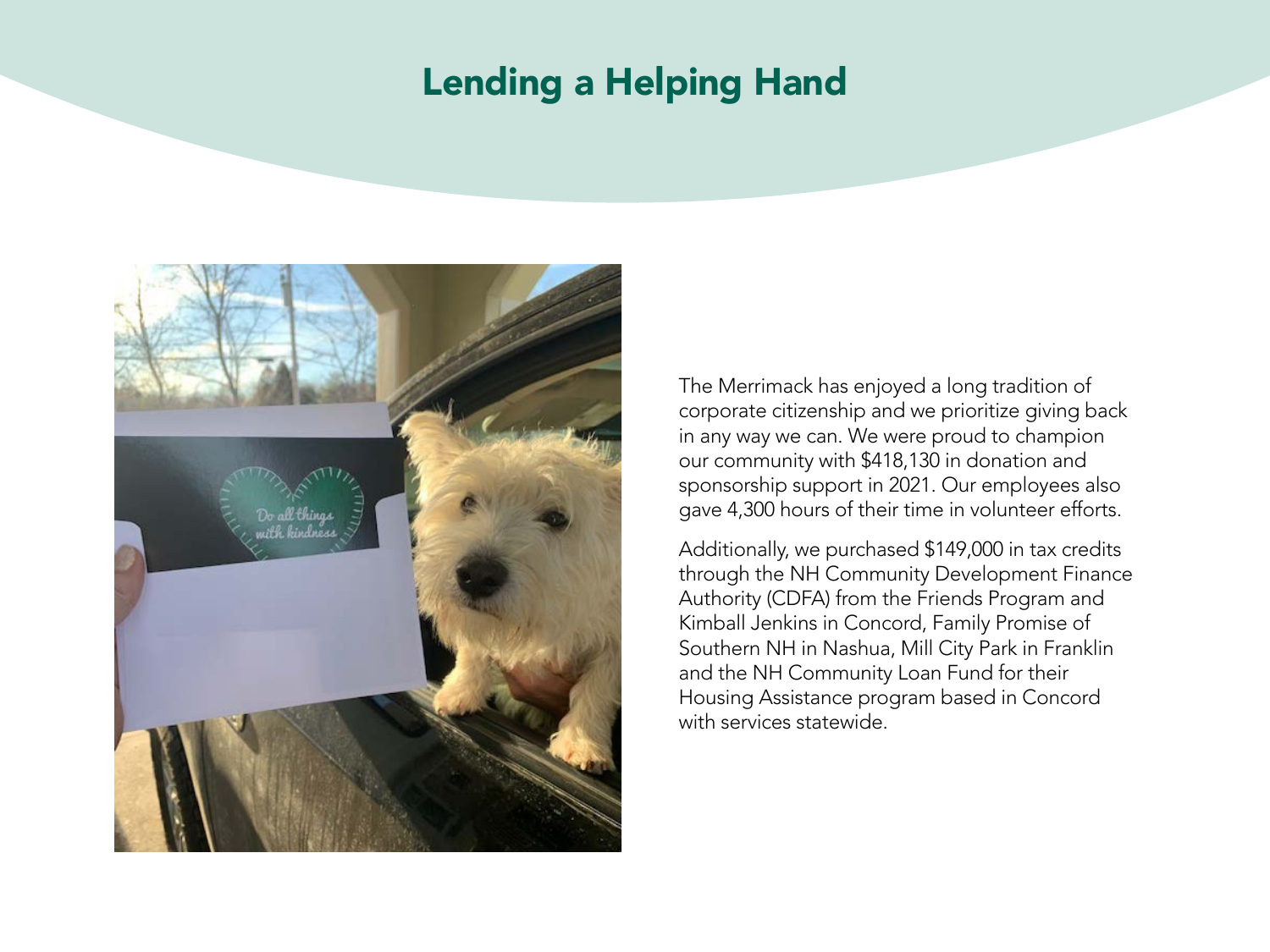#### Grant Funding

Funded by the Merrimack in 1997 for grant-based contributions to nonprofits that enrich and improve the quality of life for residents in our service areas, the Merrimack County Savings Bank Foundation awarded \$49,567 to the following organizations in 2021:

- Boys & Girls Club Central New Hampshire, Concord (\$2,000)
- Brigid's House of Hope Concord (\$3,500)
- Catholic Charities New Hampshire/ Food Bank, Manchester (\$2,300)
- Court Appointed Special Advocates (CASA), Manchester (\$2,700)
- Family Promise of Greater Concord (\$3,100)
- Family Promise of Southern NH, Nashua (\$1,500)
- Friends of Aine, Manchester (\$2,024)
- Friends of New Hampshire Drug Courts, Concord (\$2,300)
- The Front Door Agency, Nashua (\$3,100)
- Harbor Care, Nashua (\$2,080)
- The Mayhew Program, Bristol (\$2,500)
- Meals on Wheels of Hillsborough County, Merrimack (\$1,000)
- Merrimack Valley Day Care Services, Concord (\$2,166)
- New Hampshire Humanities, Concord (\$2,700)
- NHTI Community College, Concord (\$800)
- Northeast Organic Farming Association (NOFA) of New Hampshire, Concord (\$1,080)
- Penacook Community Center, Penacook (\$1,866)
- The Pittsfield Youth Workshop (\$2,400)
- Riverbend Community Mental Health, Concord (\$2,500)
- Second Start, Concord (\$2,671)
- SEE Science Center, Manchester (\$1,500)
- Webster House, Manchester (\$1,500)
- YMCA of Greater Nashua (\$2,280)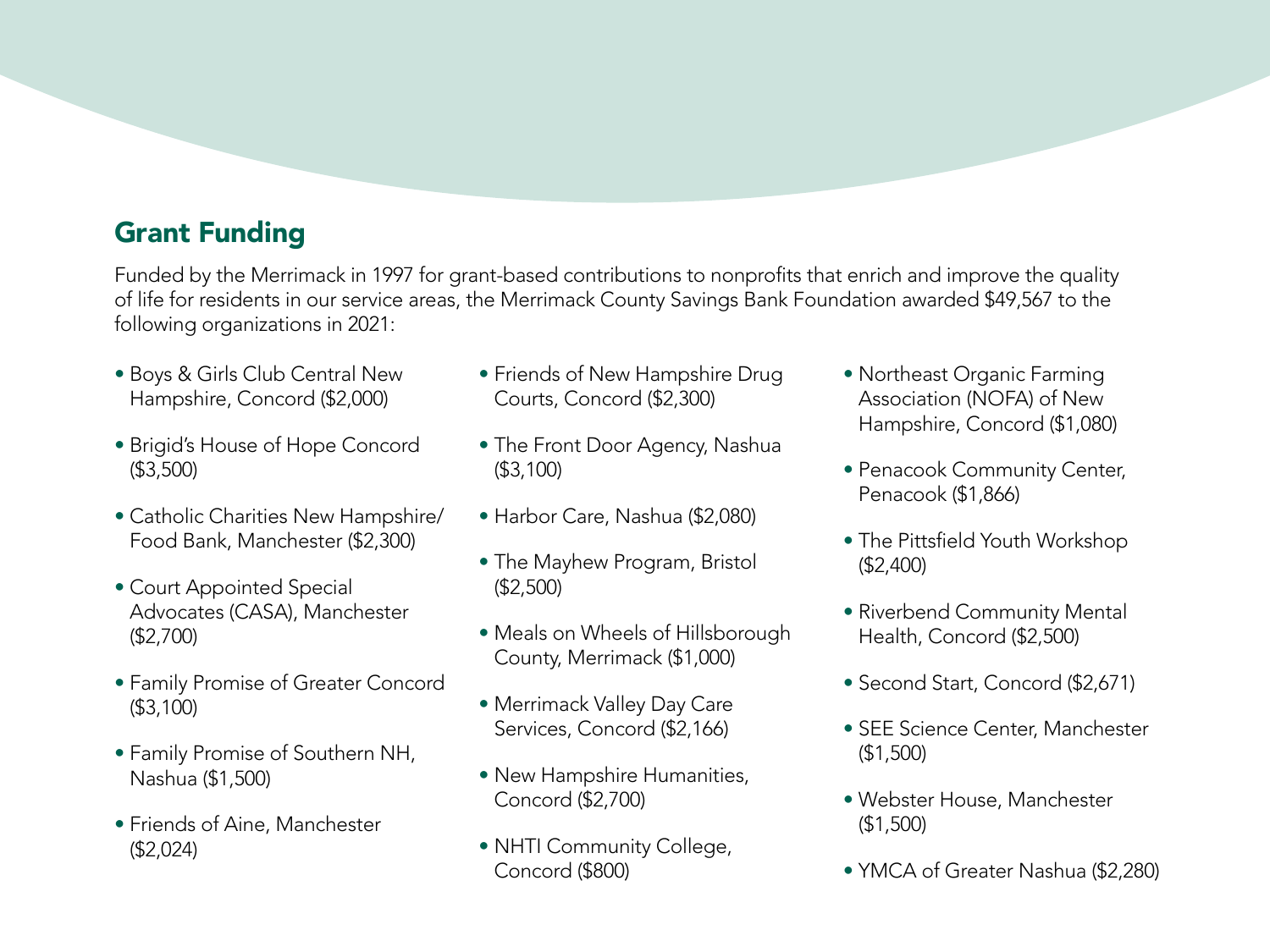### We're Honored to be Recognized

![](_page_7_Picture_1.jpeg)

- Best Bank by the Union Leader Readers' Choice Awards in 2021
- Best Bank by Capital Area People's Preferences (CAPPIE Award), for the 11th straight year in 2021
- Small Business Administration (SBA) New Hampshire, "Emerging SBA Lender" of the year
- Linda Lorden Named one of NH Business Review's 200 Most Influential Leaders
- Linda Lorden Chosen as Community Bankers of the Year by NH Bankers in 2021
- Linda Lorden was the Greater Concord Chamber's Citizen of the Year for 2020 (announcement made in early 2021)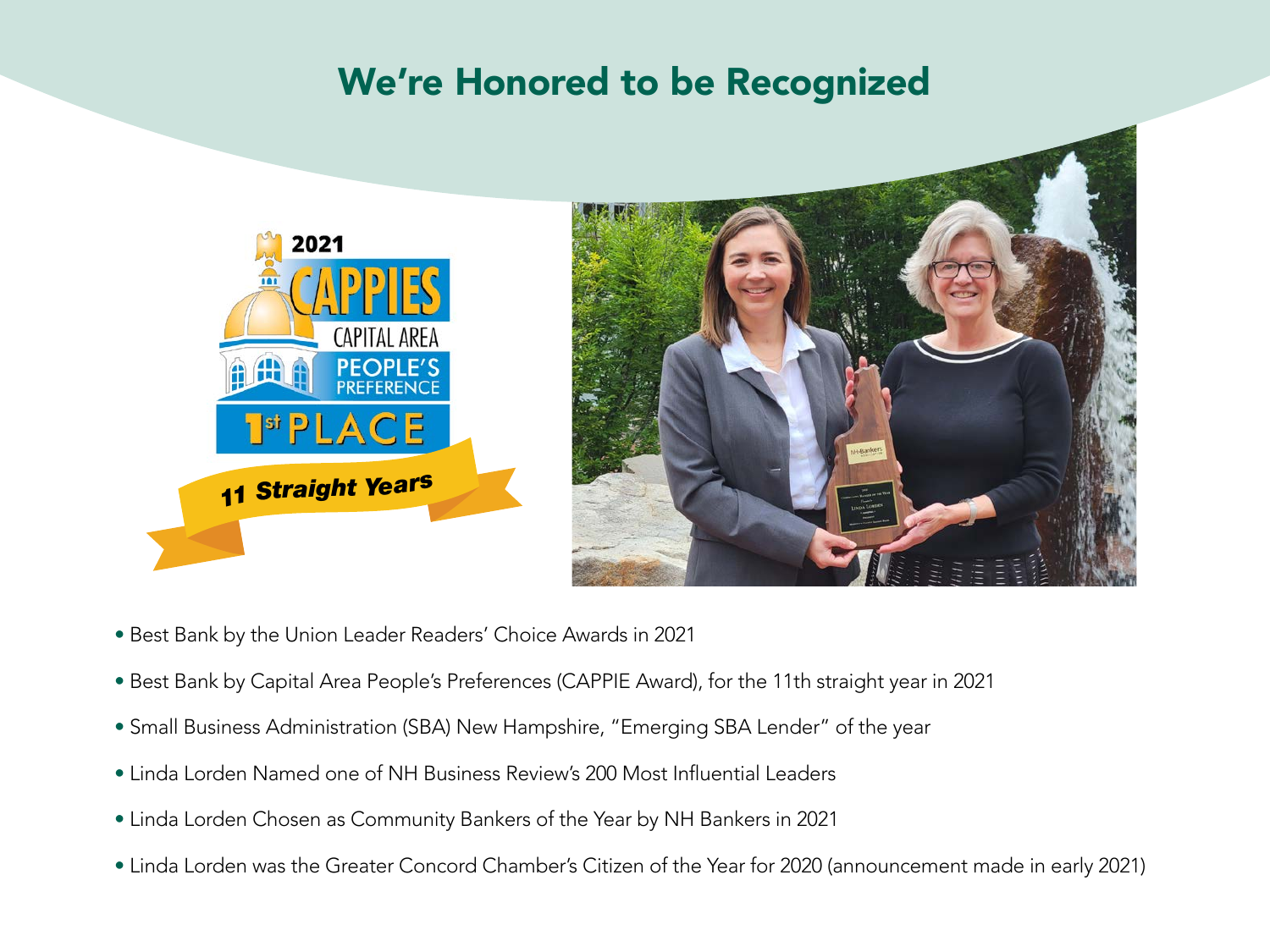### Innovations in Action

At the Merrimack, we're applying more focus to our roots – our customers, employees and community. From our bank branches to our website, Merrimack Style is forefront in aligning our values with our long-standing history in Central and Southern New Hampshire.

As the COVID-19 pandemic persists, enhancing the ease, convenience and security of banking remains a top priority. In 2021, we streamlined our account opening process for customers by adding the ability to open accounts from the comfort of their homes. We also realize that not all of our loan customers do their personal banking with us, so we simplified the payment process to accept external loan payments through our online banking platform.

Additionally, we were able to increase our use of electronic signature technology across the organization, improving the customer experience while simultaneously enhancing operational efficiency. Implementing electronic signatures has allowed us to interact with our customers in the manner that has been

![](_page_8_Picture_4.jpeg)

most convenient and comfortable for them, enhancing their experience by eliminating the need to print, scan and move physical documents.

Looking past COVID, the Merrimack is making it easy for customers to save for a getaway with the launch of GOALS, our newest complimentary online and mobile banking feature that allows customers to keep their targeted savings separate from their everyday spending and savings accounts.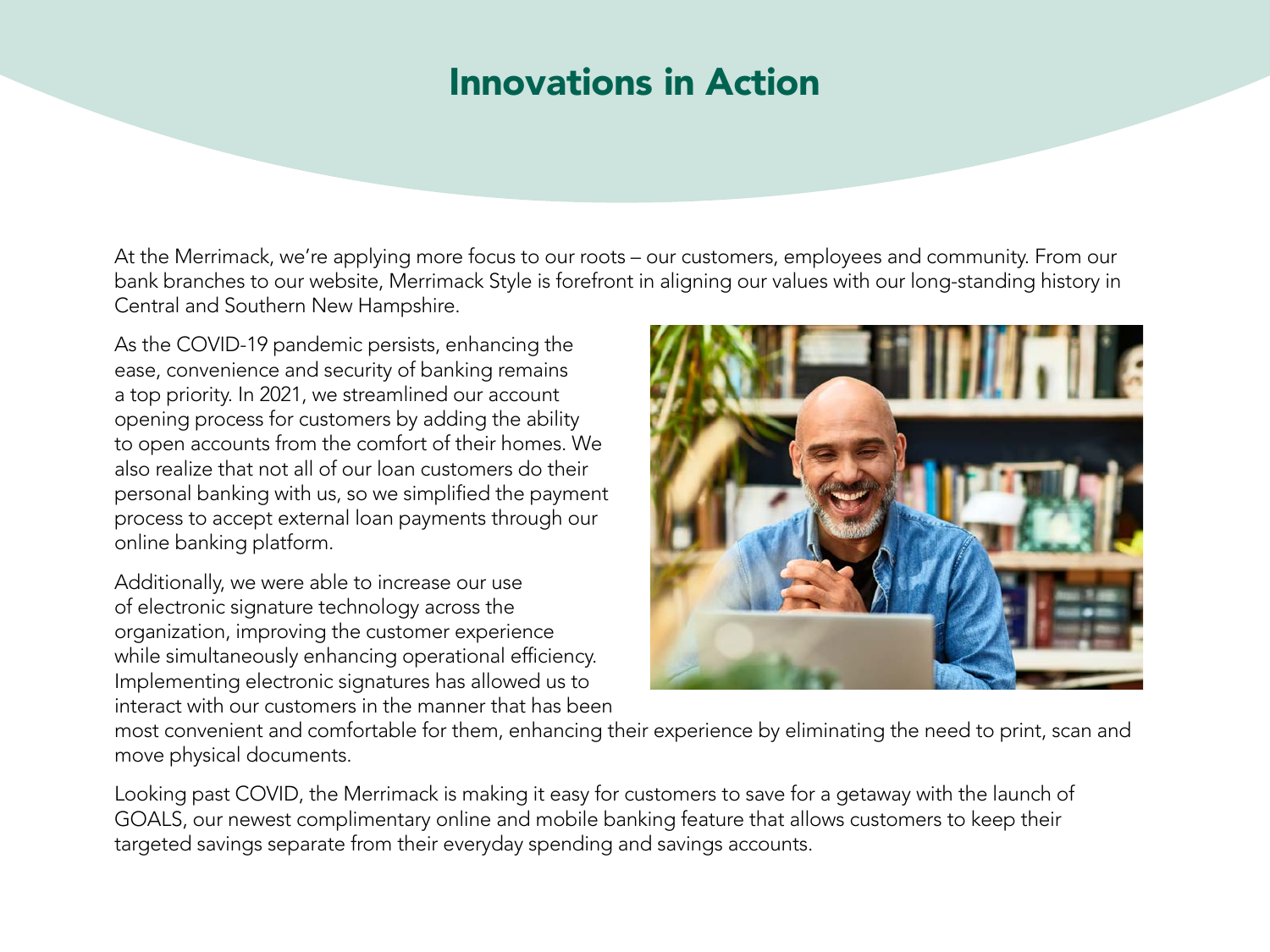### 2021 Financial Highlights

#### Merrimack County Savings Bank Executive Summary December 31, 2021

| <b>Balance Sheet (\$000's)</b>   | December<br>2020 | December<br>2021 |
|----------------------------------|------------------|------------------|
| <b>Interest Bearing Deposits</b> | 26,483           | 54,790           |
| Intercompany Fed Funds Sold      |                  |                  |
| <b>Investment Securities</b>     | 83,250           | 147,160          |
| Loans                            | 877,581          | 916,217          |
| Assets                           | 1,037,547        | 1,163,252        |
| Deposits                         | 874,721          | 967,614          |
| Repurchase Agreements            | 46,856           | 71,236           |
| Intercompany Fed Funds Purchased |                  |                  |
| Borrowed Funds                   | 8,086            | 7,620            |
| Equity                           | 102,512          | 112,425          |

| <b>Balance Sheet Statistics (%):</b> | December<br>2020 | December<br>2021 |
|--------------------------------------|------------------|------------------|
| On-Balance Sheet Liquidity           | 6.57%            | 11.12%           |
| Basic Surplus (30 Day)               | 22.02%           | 25.08%           |
| Loan to Deposit                      | 101.79%          | 94.10%           |
| Loan to Asset                        | 83.43%           | 77.53%           |
| ALLL to Loans                        | 0.98%            | 1.02%            |
| Leverage Capital                     | 9.20%            | 9.34%            |
| Tier 1 Risk Based Capital            | 13.42%           | 13.64%           |
| <b>Total Risk Based Capital</b>      | 14.65%           | 14.81%           |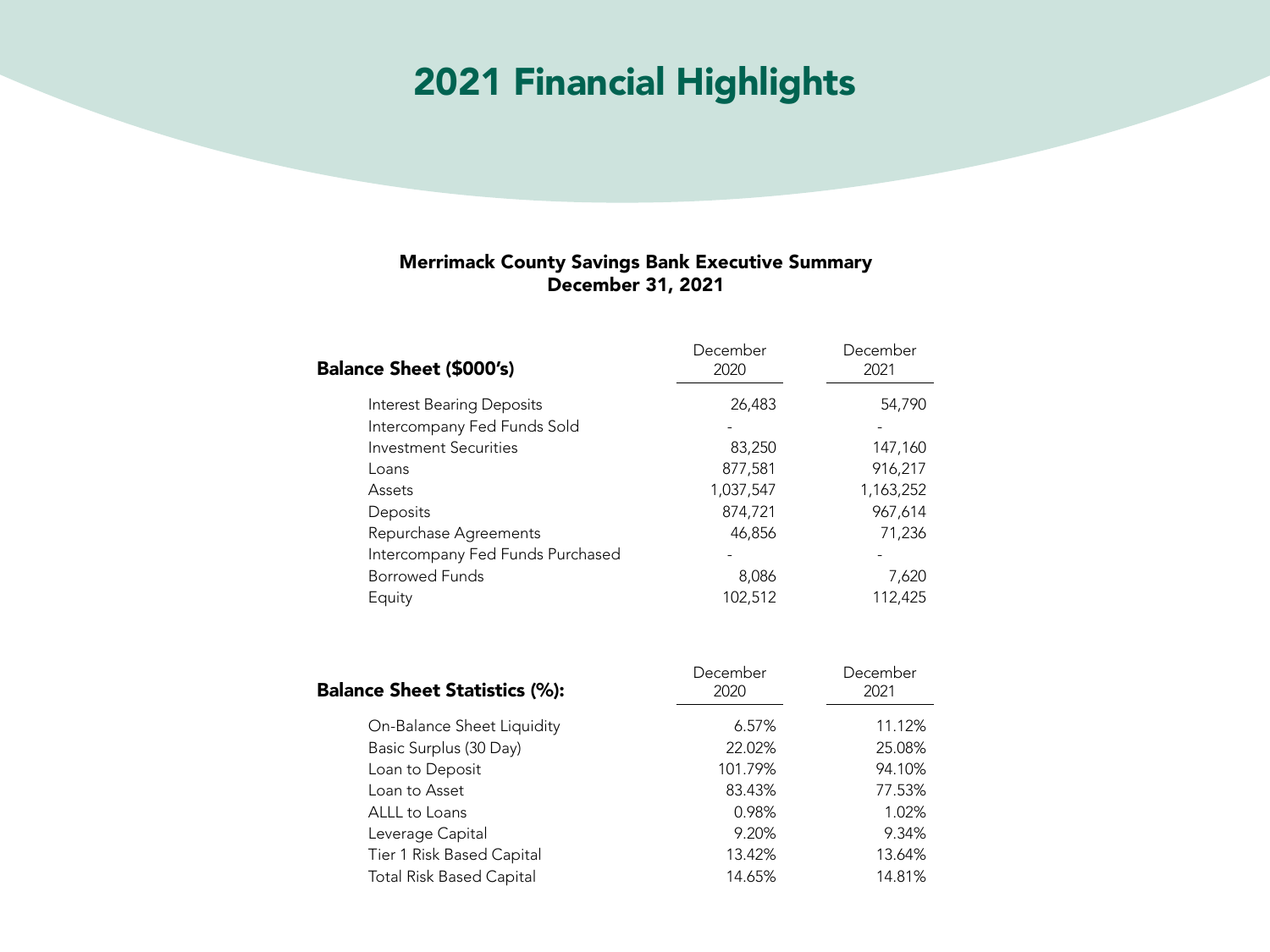### 2021 Financial Highlights

#### Merrimack County Savings Bank Executive Summary December 31, 2021

| December<br>2020 | December<br>2021 |
|------------------|------------------|
| 38,271           | 38,414           |
| 4,814            | 1,675            |
| 33,457           | 36,739           |
| 2,837            | 816              |
| 6,256            | 3,733            |
| 27,725           | 28,266           |
| 9,150            | 11,389           |
| 2,161            | 2,796            |
| 6,989            | 8,593            |
|                  |                  |

| <b>Income Statement Statistics (%)</b> | December<br>2020 | December<br>2021 |
|----------------------------------------|------------------|------------------|
| Yield on Earning Assets                | 3.97%            | 3.56%            |
| Cost of Paying Liabilities             | 0.53%            | 0.17%            |
| Net Spread                             | 3.44%            | 3.39%            |
| Net Interest Margin                    | 3.48%            | 3.40%            |
| Return on Average Assets               | 0.69%            | 0.76%            |
| Operating Expense to Average Assets    | 2.74%            | 2.53%            |
| <b>Efficiency Ratio</b>                | 69.81%           | 69.84%           |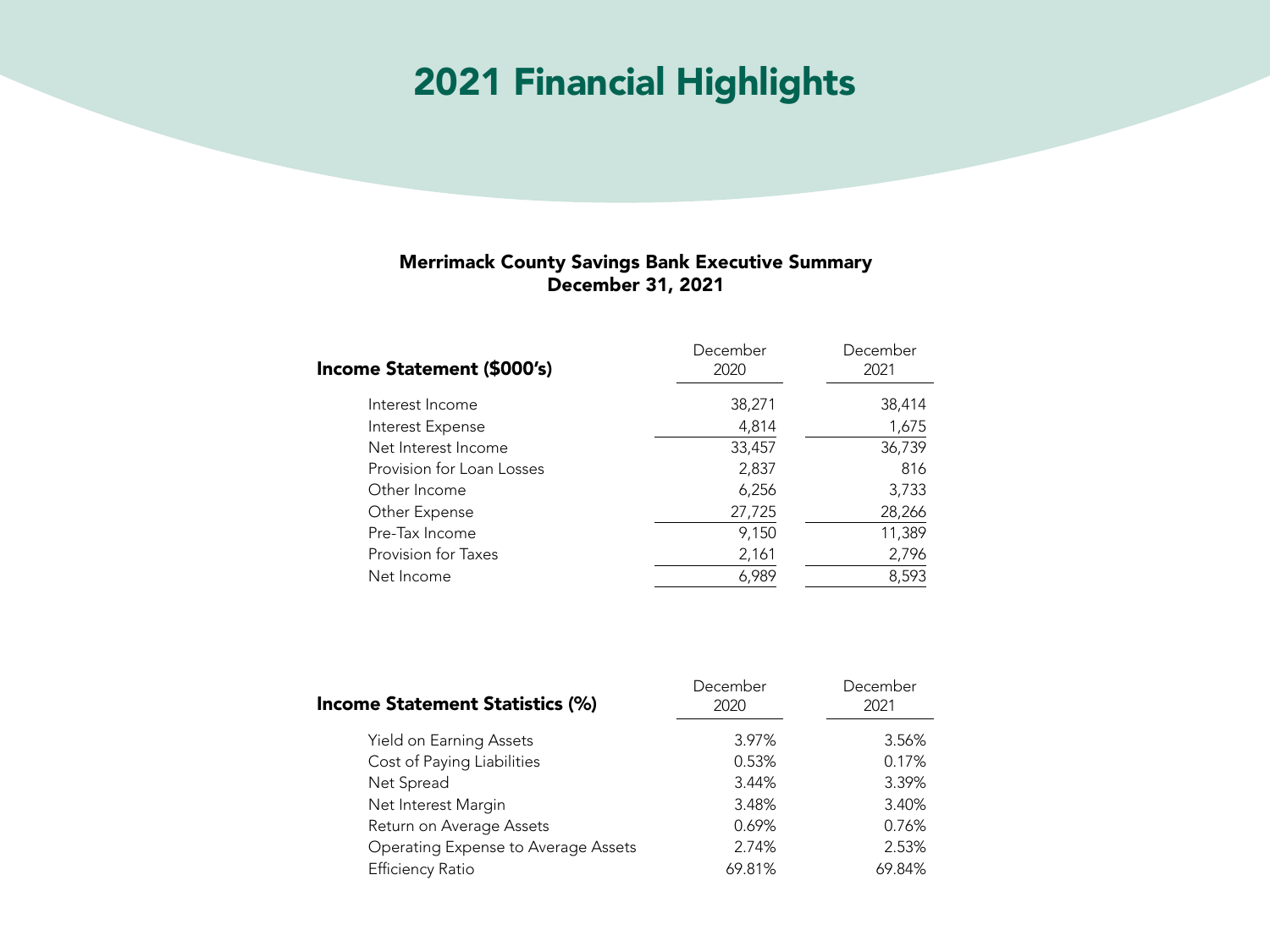### Directors and Corporators

Chair: William H. Dunlap, *Hopkinton* Vice Chair: Michael B. Green, *Contoocook*  Peter G. Bloomfield, *Hollis* Christopher Brown, *Concord* Sarah Mattson Dustin, *Contoocook* Jeffrey S. Kipperman, Enfield Linda J. Lorden, *Concord* (President of the Merrimack) Jessica Prieto, *Henniker* Gregg Tewksbury, *Keene* (President & CEO of NHMB) Christiana Thornton, *Pembroke*

#### DIRECTORS LOCAL NHMB CORPORATORS

Elyssa Alfieri, *Londonderry* Jamie Burnett III, *Concord*  Jonathan Chorlian, *Concord* James Corrigan, *Contoocook* Michael Coughlin, *Canterbury* John Cross, *Concord* Glenn Currie, *Concord* Kelli D'Amore, Deerfield Jane Difley, *Webster* Philip Emma, *Henniker* David Gazaway, Jr., *Bow* John Gilbert, *Greenland*

Ryan Hvizda, *Concord* Sylvia Larsen, *Concord* Stephanie McLaughlin, *Manchester* Tara Reardon, *Concord* Jonathan Ruggles, *Concord* Elizabeth Salas Evans, *Weare* Peggy Senter, *Concord* Bradford Smith, *Jaffrey* Jay Stewart, *Hollis* Sally Tanner, *Concord* Daniel Weeks, *Nashua*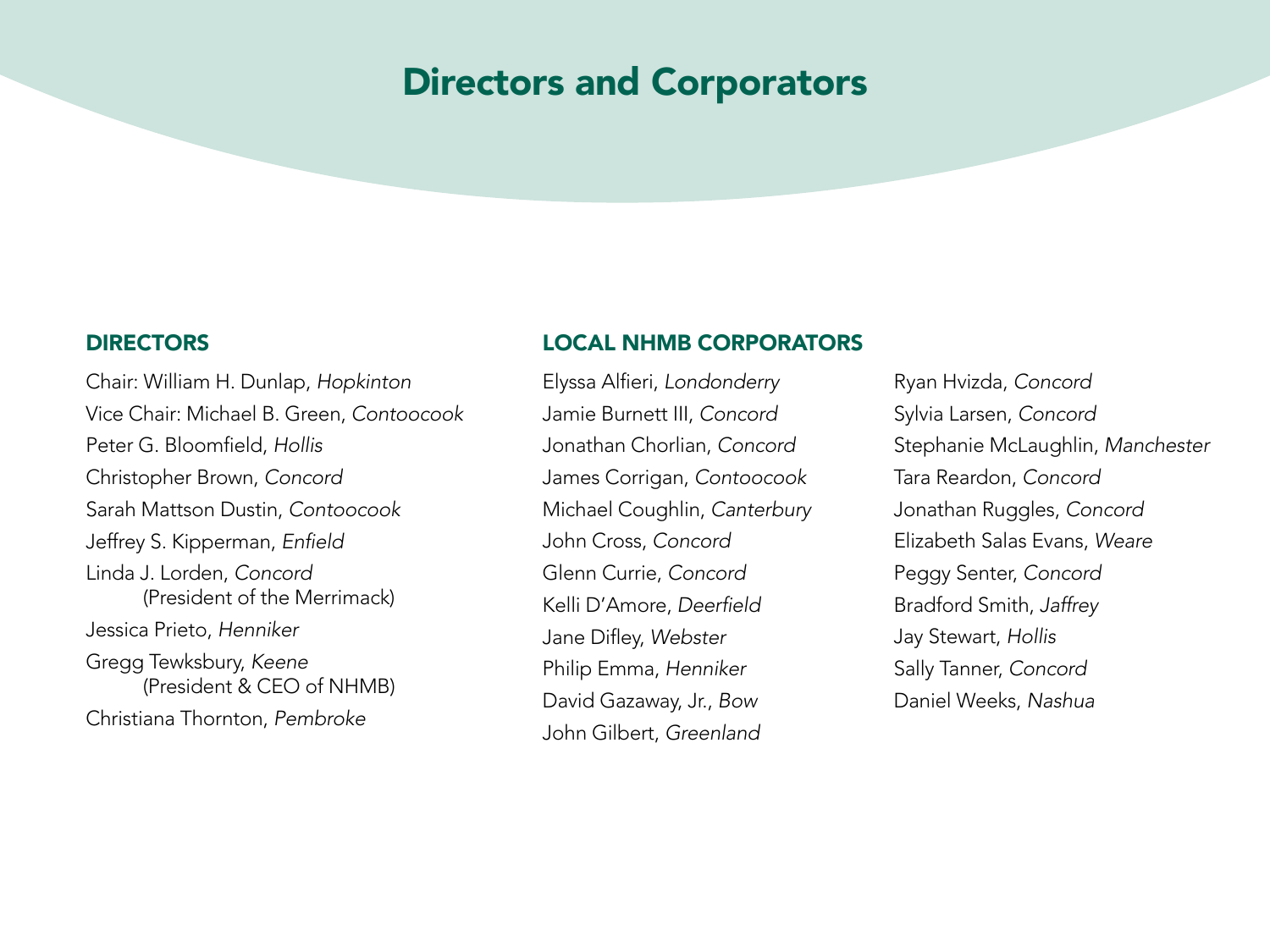## **Officers**

#### **Executive**

Linda J. Lorden, President Stacie Harriman, Executive Assistant & Assistant Corporate Secretary

#### Commercial Lending

James Gallagher, SVP Senior Commercial Lending Officer Terrie McQuillen, SVP Credit & Administration David Peterson, SVP Commercial Lending Team Leader Margot Elise Anderson, VP Commercial Loan Officer Thomas Dustin, VP Commercial Loan Officer Ryan Frazier, VP Commercial Loan Officer Randy Guay, VP Commercial Loan Officer Beth Hurd, VP Credit Administration Randy Sivigny, VP Commercial Loan Officer Michael Vlahos, VP Commercial Loan Officer Lynda Paquette, VP Commercial Loan Administration

#### Residential Lending

Chris Mamone, VP Residential Mortgage Sales Stephanie Burnor, Mortgage Sales Support Manager

#### Retail Banking

Mary Lynne Rahlson, SVP Senior Retail Banking Office Stephanie Andruss, RVP Branch and Business Development Manager Brad Kulacz, RVP Branch and Business Development Manager Julie Bushaw, VP Retail Sales & Service Staff Development & CRA Officer Kristin Clark, VP Business Banking Development Officer Michelle Olivier, AVP Branch & Business Development Manager Rachel Perri, AVP, Branch & Business Development Manager Anna Gurnee, Branch & Business Development Manager Ariana Roy, Branch & Business Development Manager

Brittany Saucier, Branch & Business Development Manager Deborah Stoodley, Branch & Business Development Manager

#### Consumer Lending

Arthur Letendre, SVP Consumer Loan Officer Carol Ritchie, VP Consumer Loan Officer

#### Marketing

Diana Johnson, VP Marketing Officer